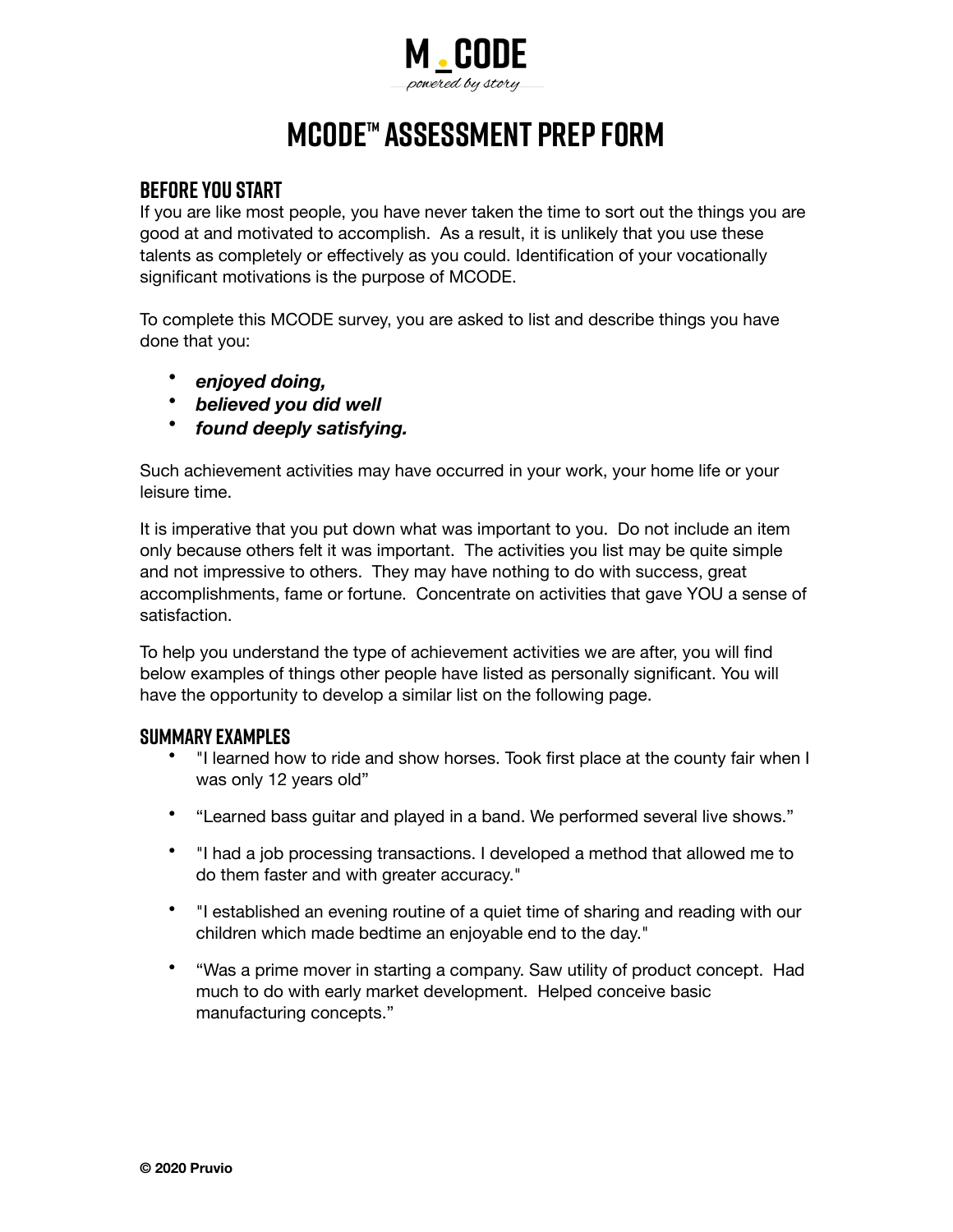#### **Step 1: Personal Reflection on 3 Achievement Stories (15 minutes)**

- Consider activities at work and beyond that you:
	- o Enjoyed doing
	- o Did well
	- o Experienced a sense of satisfaction or fulfillment in doing
- Briefly recount the activity in order to get back "in the moment" and recall what you did that gave you a sense of being strong and capable.
- Then make note of what it was in that activity that was *most satisfying to you*.
- These stories can be from any period—youth, teen, or adult—or from any area of life—work, family, or leisure.

|  | <b>STORY I-ONE SENTENCE SUMMARY:</b> |  |
|--|--------------------------------------|--|
|--|--------------------------------------|--|

**What prompted you to get involved:** 

**What you did:** 

**What was most satisfying to you:** 

**Story 2- one sentence summary:** 

**What prompted you to get involved:**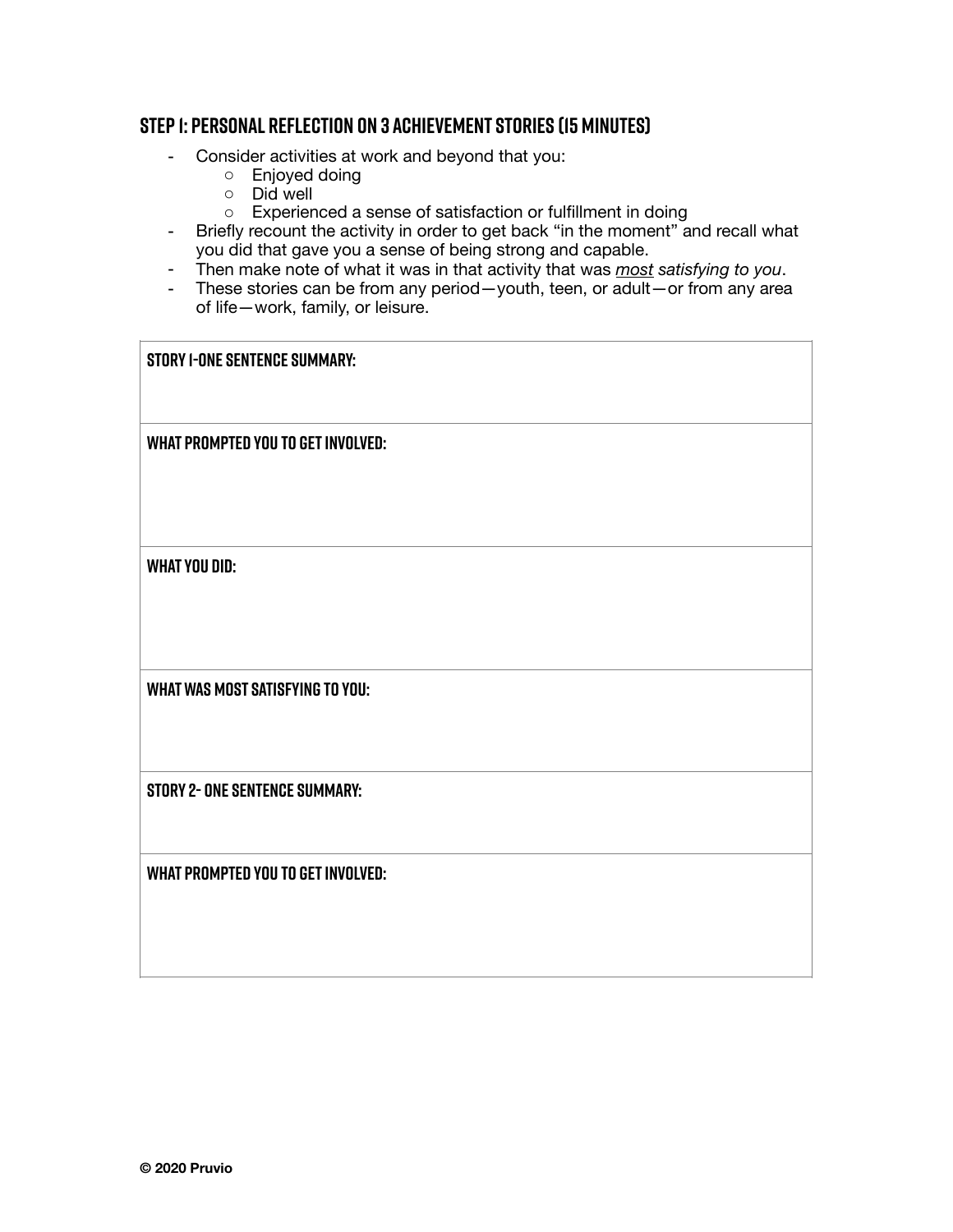| <b>WHAT YOU DID:</b>                      |  |
|-------------------------------------------|--|
|                                           |  |
|                                           |  |
|                                           |  |
| <b>WHAT WAS MOST SATISFYING TO YOU:</b>   |  |
|                                           |  |
| <b>STORY 3- ONE SENTENCE SUMMARY:</b>     |  |
|                                           |  |
| <b>WHAT PROMPTED YOU TO GET INVOLVED:</b> |  |
|                                           |  |
|                                           |  |
| <b>WHAT YOU DID:</b>                      |  |
|                                           |  |
|                                           |  |
|                                           |  |
| <b>WHAT WAS MOST SATISFYING TO YOU:</b>   |  |
|                                           |  |

## **Key Tips As You Take MCODE**

We encourage you to take the MCODE in one sitting, although this is not necessary. Research has shown that assessments are more accurate when individuals take them at one time, rather than breaking them up into a series of sessions.

You will be asked to consider a variety of statements about each of the 3 stories and to rate them on a satisfaction scale. The rating scale ranges from: Does Not Apply, Not satisfying, Slightly Satisfying, Moderately Satisfying, Very Satisfying, and Most Deeply Satisfying.

When rating your achievement stories, don't over think your responses; rather read each item carefully and go with your initial reaction.